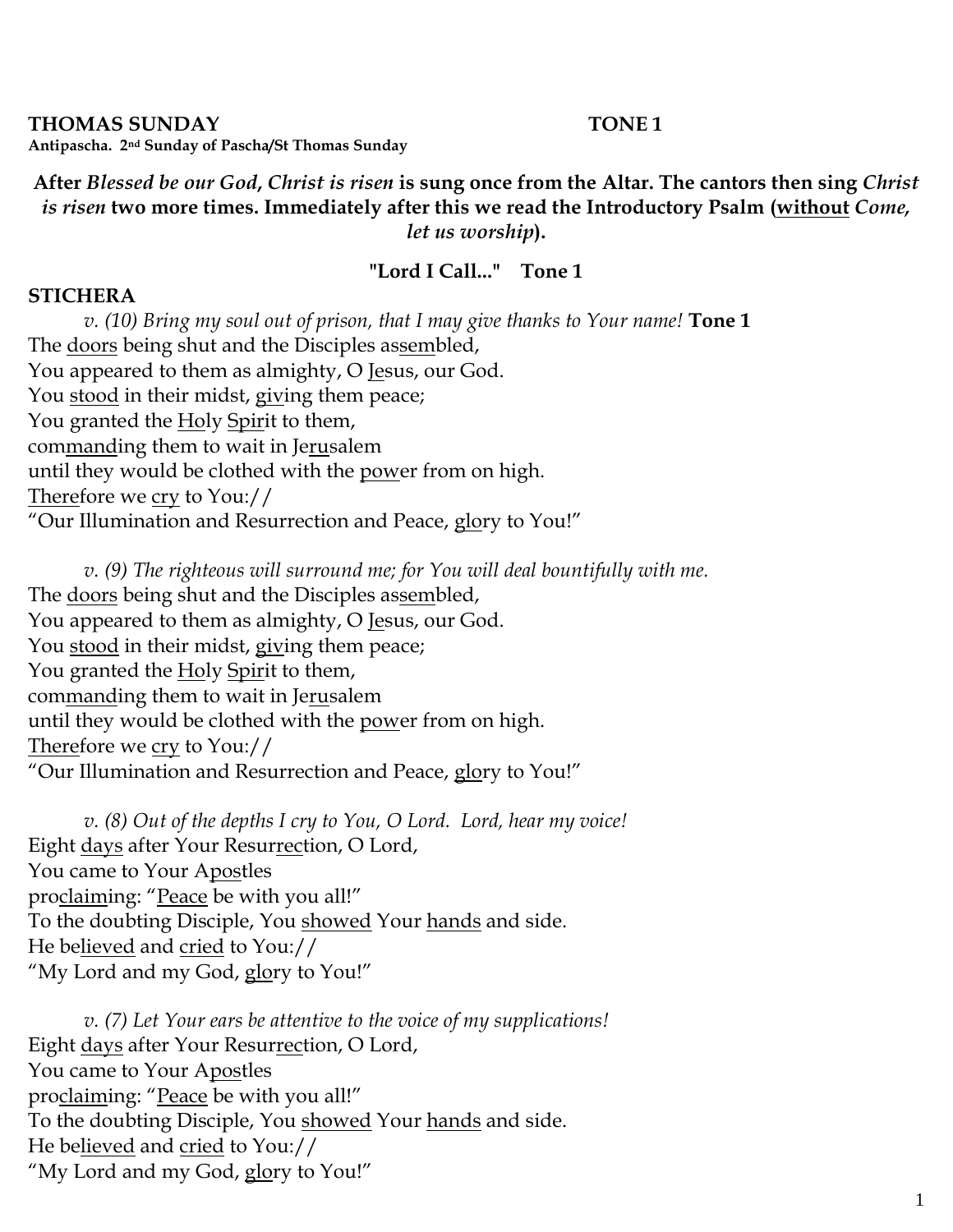*v. (6) If You, O Lord, should mark iniquities, Lord, who could stand? But there is forgiveness with You.*  Thomas, called the Twin, was not with the Disciples, O Christ, when You came to them through closed doors. Therefore he doubted their word. You did not reject him for his faithlessness.

When he saw Your side and the wounds in Your hands and feet,

his faith was made certain.

Having touched and seen,

he confessed You to be truly God, not only man,//

crying: "My Lord and my God, glory to You!"

*v. (5) For Your name's sake I have waited for You, O Lord, my soul has waited for Your word; my soul has hoped on the Lord.* 

Thomas, called the Twin, was not with the Disciples, O Christ, when You came to them through closed doors. Therefore he doubted their word. You did not reject him for his faithlessness. When he saw Your side and the wounds in Your hands and feet, his faith was made certain. Having touched and seen, he confessed You to be truly God, not only man,// crying: "My Lord and my God, glory to You!"

*v. (4) From the morning watch until night, from the morning watch, let Israel hope on the Lord!*  The Disciples were assembled on the eighth day, and the Savior appeared to them. He gave them peace and said to Thomas: "Come, Apostle! Feel my hands, which were pierced by the nails!" Most wonderful doubt of Thomas! It brought the hearts of the faithful to knowledge.// And with fear he cried: "My Lord and my God, glory to You!"

*v. (3) For with the Lord there is mercy and with Him is plenteous redemption, and He will deliver Israel from all his iniquities.*

The Disciples were assembled on the eighth day, and the Savior appeared to them. He gave them peace and said to Thomas: "Come, Apostle! Feel my hands, which were pierced by the nails!" Most wonderful doubt of Thomas! It brought the hearts of the faithful to knowledge.// And with fear he cried: "My Lord and my God, glory to You!"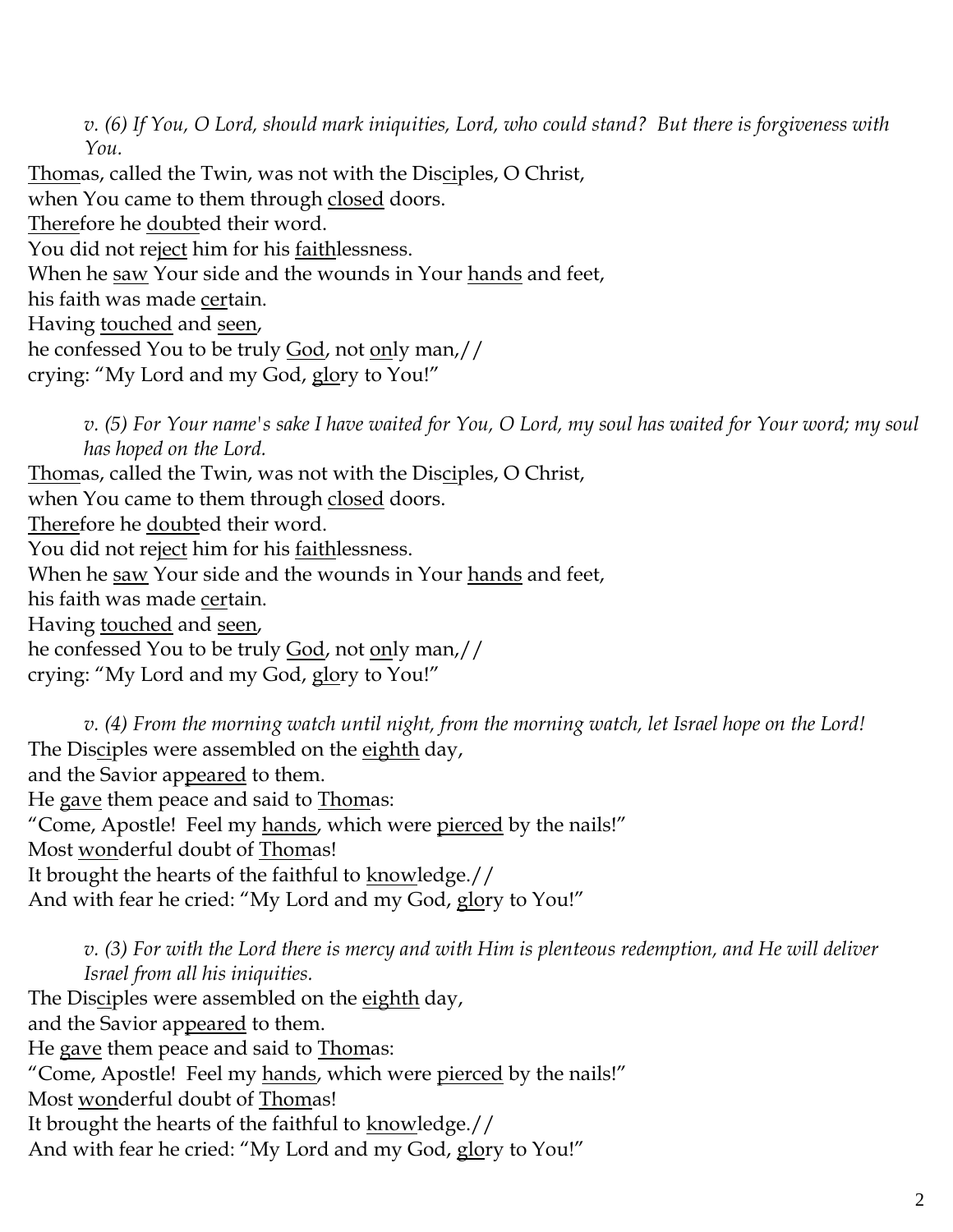*v. (2) Praise the Lord, all nations! Praise Him, all peoples!* Tone 2 After Your rising, O Lord, though the doors were shut, You came to your assembled Disciples. You granted them peace. Even Thomas believed, seeing Your hands and side! He confessed You as Lord and God,// Who save those who hope in You, O Lover of mankind!

*v. (1) For His mercy is abundant towards us; and the truth of the Lord endures for ever.*  When the doors were shut, Jesus stood in the midst of His Disciples. He calmed their hearts and granted them peace. Then He spoke to Apostle Thomas: "Do you not believe that I am risen from the dead? Bring your hands here, and touch My side! Be no longer an unbeliever! Proclaim My passion and My Resurrection to all, that everyone may join your cry:// 'My Lord and my God, glory to You!'"

*Glory to the Father, and to the Son, and to the Holy Spirit, now and ever, and unto ages of ages. Amen.* **Tone 6** *(by John the Monk)* When the doors were shut, Jesus came to His Disciples. The Apostle Thomas, by divine dispensation, was not with them, for he spoke these words: "Unless I see the Master myself, unless I see His side flowing with baptismal blood and water, unless I see those wounds, which have healed all mankind, unless I see not a spirit, but flesh and bones, I will not believe." Glory to You, O Lord, for You confirmed Thomas in faith,// and have trampled death by death!

## **APOSTICHA**

**Tone 4** O most glorious wonder! Doubt bore certain faith! Thomas said: "Unless I see, I shall not believe!" By touching His side, he blessed the incarnate Son of God, Who had suffered in the flesh, and he proclaimed the resurrected God,// crying out with joy: "My Lord and my God, glory to You!"